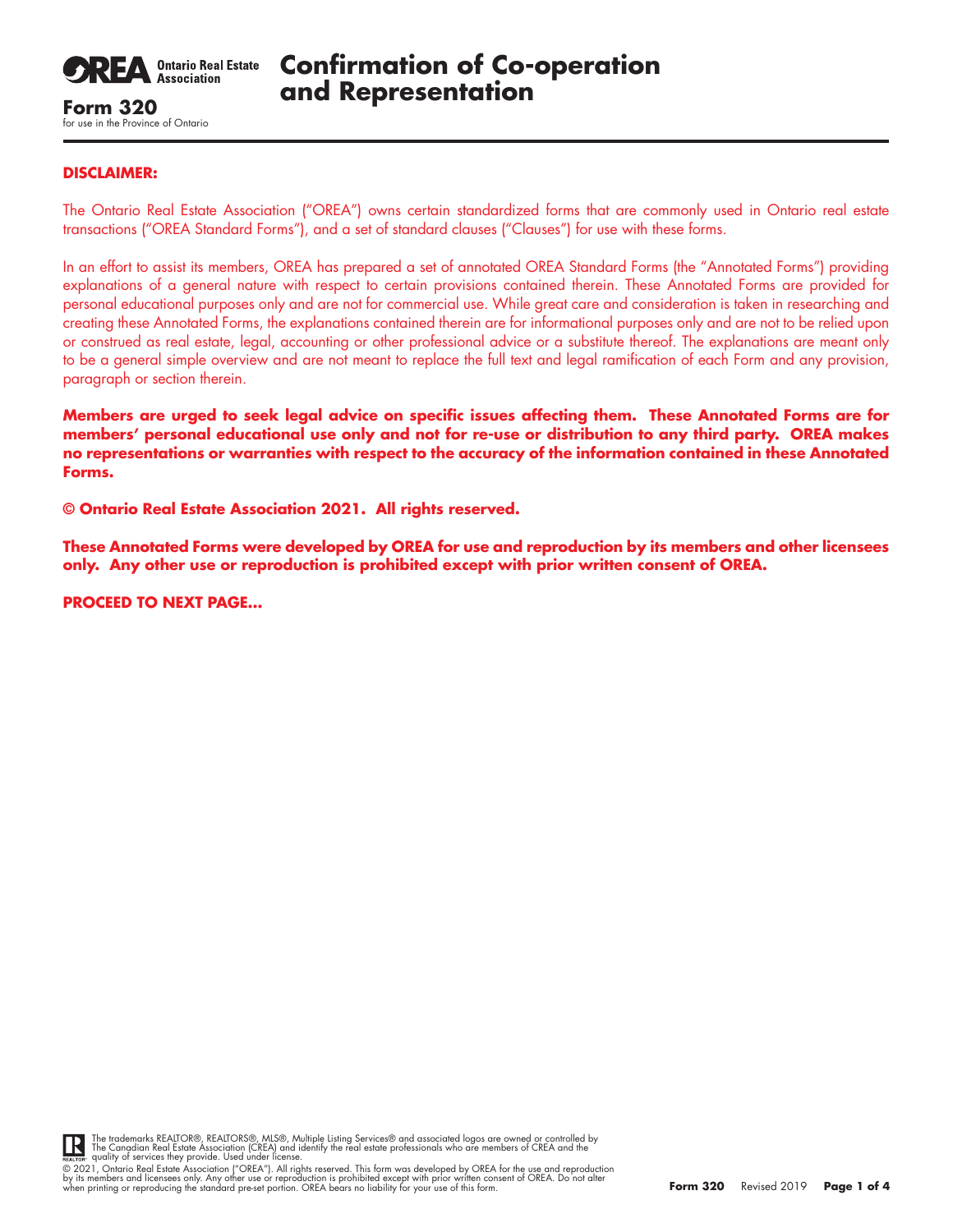

for use in the Province of Ontario

*GENERAL USE: This Form is used to indicate to all parties involved the specific types of relationships that exist in their real estate transaction.* 

*The Form is used to set up an arrangement between brokerages and is acknowledged by the parties.*

**BUYER:** .......................................................................................................................................................................................................... **SELLER:** ..........................................................................................................................................................................................................

For the transaction on the property known as: ........................................................................................................................................................

DEFINITIONS AND INTERPRETATIONS: For the purposes of this Confirmation of Co-operation and Representation:

"Seller" includes a vendor, a landlord, lessor, or a prospective, seller, vendor, landlord or lessor and "Buyer" includes a purchaser, a tenant, lessee or a prospective, buyer, purchaser, tenant or lessee and "sale" includes a lease, and "Agreement of Purchase and Sale" includes an Agreement to Lease. Commission shall be deemed to include other remuneration.

The following information is confirmed by the undersigned salesperson/broker representatives of the Brokerage(s). If a Co-operating Brokerage is involved in the transaction, the brokerages agree to co-operate, in consideration of, and on the terms and conditions as set out below.

### *DECLARATION OF INSURANCE: This declaration confirms that there is insurance in place as required by the Real Estate and Business Brokers Act, 2002, (REBBA).*

**DECLARATION OF INSURANCE:** The undersigned salesperson/broker representative(s) of the Brokerage(s) hereby declare that he/she is insured as required by the Real Estate and Business Brokers Act, 2002, (REBBA).

### **1. LISTING BROKERAGE**

 *This section sets out that the Seller is being represented by the Listing Brokerage and further, depending on the choice, that the Buyer is either, not a client or a customer of the Listing Brokerage, or is a customer of the Listing Brokerage.*

- **a)** The Listing Brokerage represents the interests of the Seller in this transaction. It is further understood and agreed that:
	- 1)  $\Box$  The Listing Brokerage is not representing or providing Customer Service to the Buyer.
		- (If the Buyer is working with a Co-operating Brokerage, Section 3 is to be completed by Co-operating Brokerage)

2) **The Listing Brokerage is providing Customer Service to the Buyer.** 

*This section sets out the parameters of Multiple Representation. This occurs when the Brokerage represents the Buyer and Seller on the trade. There are certain requirements that the Real Estate and Business Brokers Act, 2002 requires and this section fulfills those including getting the consent of all the parties. The section goes on to confirm that in these circumstances, there is certain information that will remain confidential. There is also place below for disclosure when the Brokerage is representing more than Buyer.*

mention on the property lenses on the person of the personnel of the Continential of Constraints and Dependent on the personnel of the person of the person of the personal of the personal of the personal of the personal o signed salesperson/broker representative(s) of the Brokerage(s) hereby declare that he/she is in Act, 2002, (REBBA).<br>
ing represented by the Listing Brokerage and further, depending on the choice, that the issues in Act, 2 **b)** MULTIPLE REPRESENTATION: The Listing Brokerage has entered into a Buyer Representation Agreement with the Buyer and represents the interests of the Seller and the Buyer, with their consent, for this transaction. The Listing Brokerage must be impartial and equally protect the interests of the Seller and the Buyer in this transaction. The Listing Brokerage has a duty of full disclosure to both the Seller and the Buyer, including a requirement to disclose all factual information about the property known to the Listing Brokerage. However, the Listing Brokerage shall not disclose:

- That the Seller may or will accept less than the listed price, unless otherwise instructed in writing by the Seller;
- That the Buyer may or will pay more than the offered price, unless otherwise instructed in writing by the Buyer;
- The motivation of or personal information about the Seller or Buyer, unless otherwise instructed in writing by the party to which the information applies, or unless failure to disclose would constitute fraudulent, unlawful or unethical practice;
- The price the Buyer should offer or the price the Seller should accept;
- And; the Listing Brokerage shall not disclose to the Buyer the terms of any other offer.

However, it is understood that factual market information about comparable properties and information known to the Listing Brokerage concerning potential uses for the property will be disclosed to both Seller and Buyer to assist them to come to their own conclusions.

Additional comments and/or disclosures by Listing Brokerage: (e.g. The Listing Brokerage represents more than one Buyer offering on this property.)

|                                                                                                                                                              | INITIALS OF BUYER(S)/SELLER(S)/BROKERAGE REPRESENTATIVE(S) (Where applicable)                                                                                                                                                     |               |                          |
|--------------------------------------------------------------------------------------------------------------------------------------------------------------|-----------------------------------------------------------------------------------------------------------------------------------------------------------------------------------------------------------------------------------|---------------|--------------------------|
|                                                                                                                                                              |                                                                                                                                                                                                                                   |               |                          |
| <b>BUYER</b>                                                                                                                                                 | <b>CO-OPERATING/BUYER BROKERAGE</b>                                                                                                                                                                                               | <b>SELLER</b> | <b>LISTING BROKERAGE</b> |
| IR<br><b>REALTOR:</b><br>© 2021. Ontario Real Estate Association ("OREA"). All rights reserved. This form was developed by OREA for the use and reproduction | The trademarks REALTOR®, REALTORS®, MLS®, Multiple Listing Services® and associated logos are owned or controlled by<br>The Canadian Real Estate Association (CREA) and identify the real estate professionals who are members of |               |                          |

© 2021, Ontario Real Estate Association ("OREA"). All rights reserved. This form was developed by OREA for the use and reproduction<br>by its members and licensees only. Any other use or reproduction is prohibited except with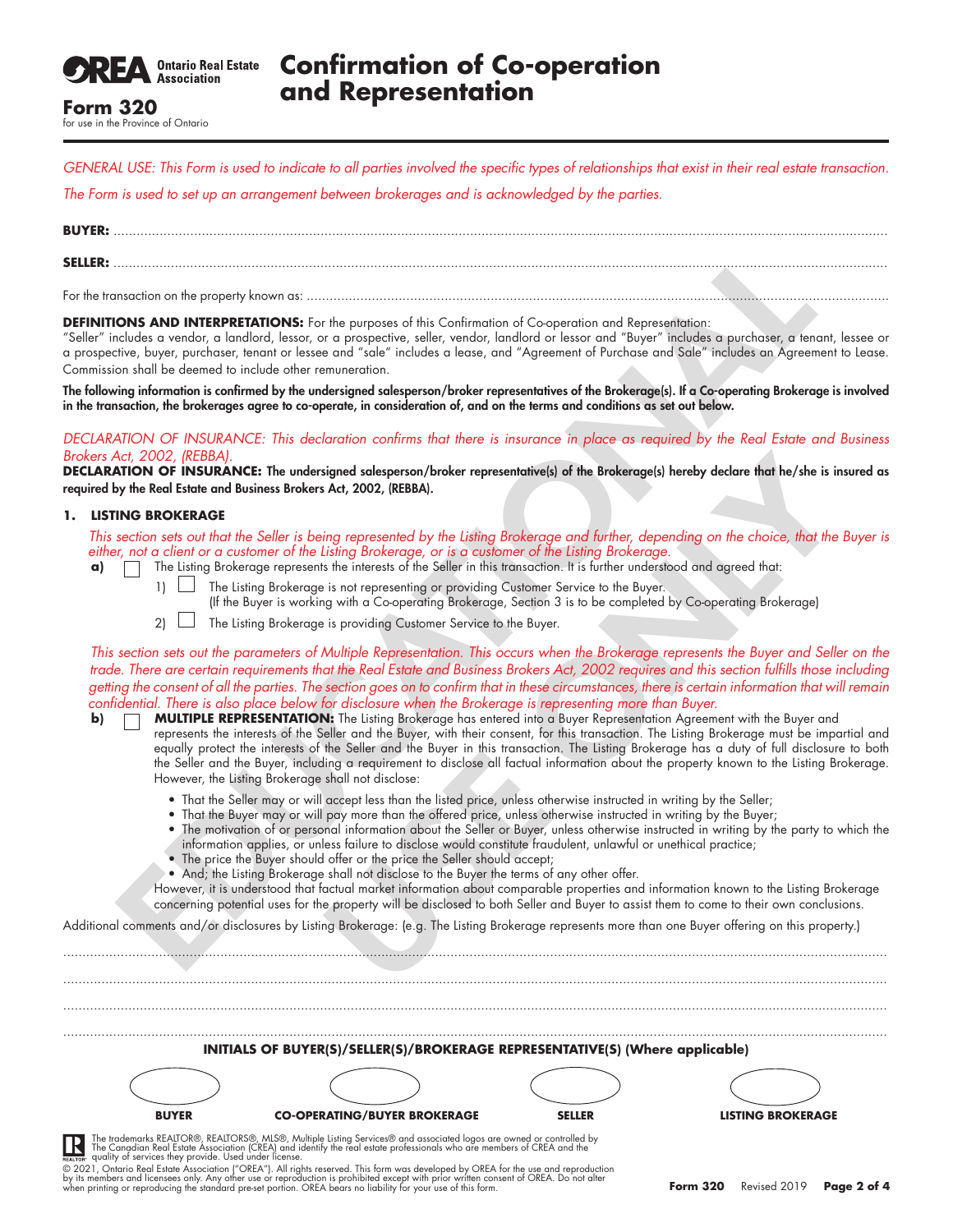| 2.<br>2. | PROPERTY SOLD BY BUYER BROKERAGE - PROPERTY NOT LISTED The following option is taken when the Brokerage working with the<br>Buyer in the process of purchasing a property that is not listed.<br><b>PROPERTY SOLD BY BUYER BROKERAGE - PROPERTY NOT LISTED</b>                                                                                                                                                                                                                                                                                                                                                                                                                                                                                                                                                                                                                                                                                                                                                                                    |  |  |  |
|----------|---------------------------------------------------------------------------------------------------------------------------------------------------------------------------------------------------------------------------------------------------------------------------------------------------------------------------------------------------------------------------------------------------------------------------------------------------------------------------------------------------------------------------------------------------------------------------------------------------------------------------------------------------------------------------------------------------------------------------------------------------------------------------------------------------------------------------------------------------------------------------------------------------------------------------------------------------------------------------------------------------------------------------------------------------|--|--|--|
|          | The Brokerage represent the Buyer and the property is not listed with any real estate brokerage. The Brokerage will be paid<br>by the Seller in accordance with a Seller Customer Service Agreement<br>by the Buyer directly<br>or:                                                                                                                                                                                                                                                                                                                                                                                                                                                                                                                                                                                                                                                                                                                                                                                                               |  |  |  |
|          | Additional comments and/or disclosures by Buyer Brokerage: (e.g. The Buyer Brokerage represents more than one Buyer offering on this property.)                                                                                                                                                                                                                                                                                                                                                                                                                                                                                                                                                                                                                                                                                                                                                                                                                                                                                                   |  |  |  |
|          |                                                                                                                                                                                                                                                                                                                                                                                                                                                                                                                                                                                                                                                                                                                                                                                                                                                                                                                                                                                                                                                   |  |  |  |
| з.       | Co-operating Brokerage completes Section 3 and Listing Brokerage completes Section 1.                                                                                                                                                                                                                                                                                                                                                                                                                                                                                                                                                                                                                                                                                                                                                                                                                                                                                                                                                             |  |  |  |
|          | <b>CO-OPERATING BROKERAGE- REPRESENTATION:</b>                                                                                                                                                                                                                                                                                                                                                                                                                                                                                                                                                                                                                                                                                                                                                                                                                                                                                                                                                                                                    |  |  |  |
|          | This choice indicates that the Co-operating Brokerage is representing the Buyer.<br>The Co-operating Brokerage represents the interests of the Buyer in this transaction.<br>ப<br>a)                                                                                                                                                                                                                                                                                                                                                                                                                                                                                                                                                                                                                                                                                                                                                                                                                                                              |  |  |  |
|          | This choice indicates that the Co-operating Brokerage is not representing the Buyer and the Buyer is a Customer of the Co-operating Brokerage.<br>$\Box$ The Co-operating Brokerage is providing Customer Service to the Buyer in this transaction.<br>b)                                                                                                                                                                                                                                                                                                                                                                                                                                                                                                                                                                                                                                                                                                                                                                                         |  |  |  |
|          | This choice indicates that the Buyer is neither a client nor customer of the Co-operating Brokerage.<br>The Co-operating Brokerage is not representing the Buyer and has not entered into an agreement to provide customer service(s) to the Buyer.                                                                                                                                                                                                                                                                                                                                                                                                                                                                                                                                                                                                                                                                                                                                                                                               |  |  |  |
|          | <b>CO-OPERATING BROKERAGE- COMMISSION:</b>                                                                                                                                                                                                                                                                                                                                                                                                                                                                                                                                                                                                                                                                                                                                                                                                                                                                                                                                                                                                        |  |  |  |
|          | This option sets out that the Cooperating Brokerage will receive a commission as stated on the MLS® system.<br>The Listing Brokerage will pay the Co-operating Brokerage the commission as indicated in the MLS® information for the property<br>⊔<br>a)                                                                                                                                                                                                                                                                                                                                                                                                                                                                                                                                                                                                                                                                                                                                                                                          |  |  |  |
|          | to be paid from the amount paid by the Seller to the Listing Brokerage.<br>(Commission As Indicated In MLS® Information)                                                                                                                                                                                                                                                                                                                                                                                                                                                                                                                                                                                                                                                                                                                                                                                                                                                                                                                          |  |  |  |
|          | This option sets the amount of commission to be paid as determined by sources other than MLS®<br>The Co-operating Brokerage will be paid as follows:<br>b)                                                                                                                                                                                                                                                                                                                                                                                                                                                                                                                                                                                                                                                                                                                                                                                                                                                                                        |  |  |  |
|          |                                                                                                                                                                                                                                                                                                                                                                                                                                                                                                                                                                                                                                                                                                                                                                                                                                                                                                                                                                                                                                                   |  |  |  |
|          | Additional comments and/or disclosures by Co-operating Brokerage: (e.g., The Co-operating Brokerage represents more than one Buyer offering on this property.)                                                                                                                                                                                                                                                                                                                                                                                                                                                                                                                                                                                                                                                                                                                                                                                                                                                                                    |  |  |  |
|          |                                                                                                                                                                                                                                                                                                                                                                                                                                                                                                                                                                                                                                                                                                                                                                                                                                                                                                                                                                                                                                                   |  |  |  |
|          | Commission will be payable as described above, plus applicable taxes.                                                                                                                                                                                                                                                                                                                                                                                                                                                                                                                                                                                                                                                                                                                                                                                                                                                                                                                                                                             |  |  |  |
|          | The following section provides that commission to be paid will be processed through certain trust accounts.<br>COMMISSION TRUST AGREEMENT: If the above Co-operating Brokerage is receiving payment of commission from the Listing Brokerage, then the<br>agreement between Listing Brokerage and Co-operating Brokerage further includes a Commission Trust Agreement, the consideration for which is the<br>Co-operating Brokerage procuring an offer for a trade of the property, acceptable to the Seller. This Commission Trust Agreement shall be subject to and<br>governed by the MLS® rules and regulations pertaining to commission trusts of the Listing Brokerage's local real estate board, if the local board's MLS®<br>rules and regulations so provide. Otherwise, the provisions of the OREA recommended MLS® rules and regulations shall apply to this Commission Trust<br>Agreement. For the purpose of this Commission Trust Agreement, the Commission Trust Amount shall be the amount noted in Section 3 above. The Listing |  |  |  |

rules and regulations so provide. Otherwise, the provisions of the OREA recommended MLS® rules and regulations shall apply to this Commission Trust Agreement. For the purpose of this Commission Trust Agreement, the Commission Trust Amount shall be the amount noted in Section 3 above. The Listing Brokerage hereby declares that all monies received in connection with the trade shall constitute a Commission Trust and shall be held, in trust, for the Co-operating Brokerage under the terms of the applicable MLS® rules and regulations.

# The trademarks REALTOR®, REALTORS®, MLS®, Multiple Listing Services® and associated logos are owned or controlled by<br>The Canadian Real Estate Association (CREA) and identify the real estate professionals who are members of **INITIALS OF BUYER(S)/SELLER(S)/BROKERAGE REPRESENTATIVE(S) (Where applicable) BUYER CO-OPERATING/BUYER BROKERAGE SELLER LISTING BROKERAGE**

© 2021, Ontario Real Estate Association ("OREA"). All rights reserved. This form was developed by OREA for the use and reproduction<br>by its members and licensees only. Any other use or reproduction is prohibited except with

 $\bf \bf R$